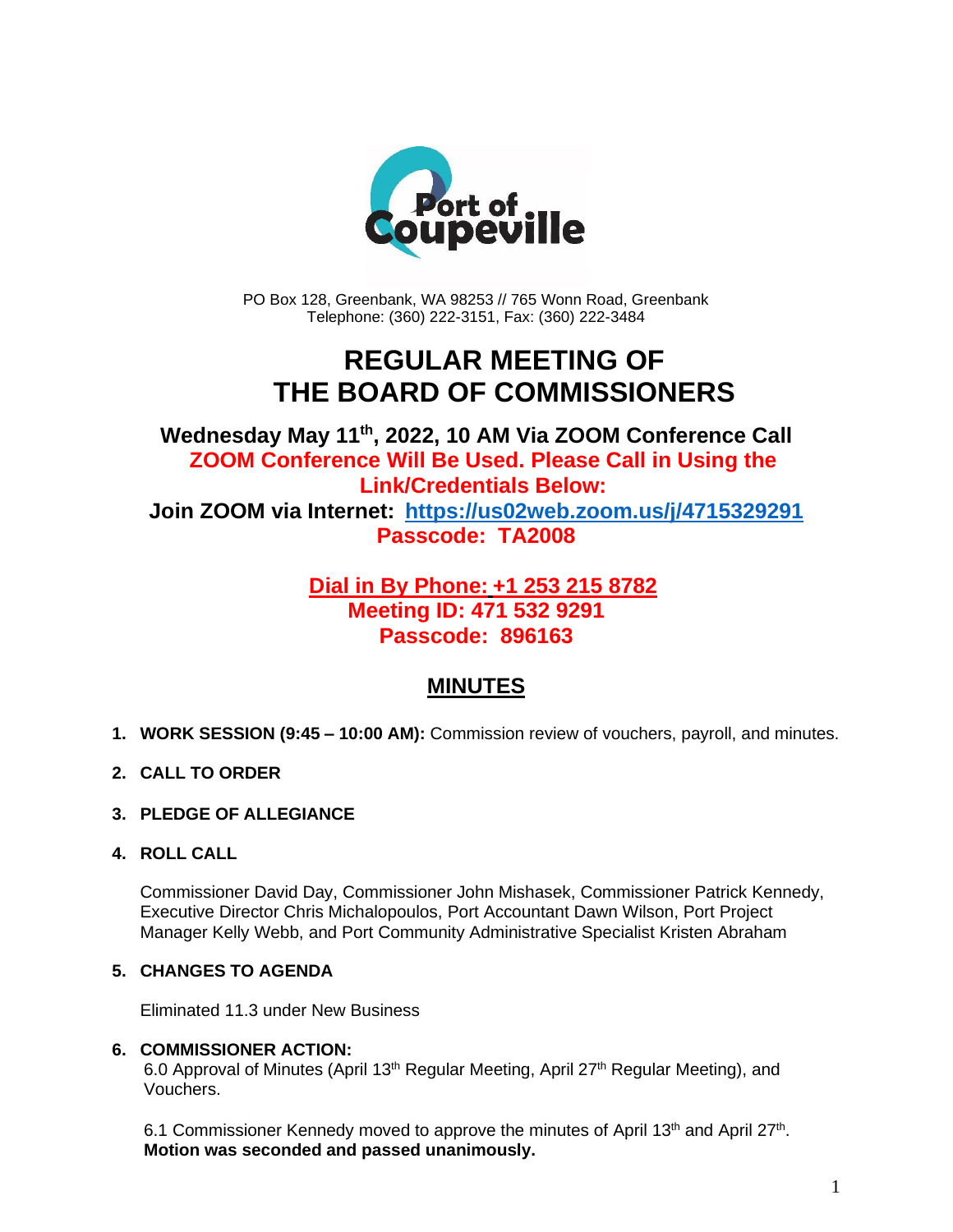6.2 Commissioner Mishasek moved to approve the following vouchers, payroll, and electronic payments from March for payment. **Motion was seconded and passed unanimously.**

| Voucher warrant numbers: 22-0501 through 22-0521       | \$16,807.34        |
|--------------------------------------------------------|--------------------|
| Payroll warrant number: EFT-0501 through EFT-0502      | \$18,220.16        |
| Electronic payments dates: (no voucher numbers needed) | \$6,439.51         |
| <b>Total Payables:</b>                                 | <u>\$41,467.01</u> |

**7.PUBLIC COMMENT -** *This time is set aside for members of the public to speak to the Board regarding subjects of concern, interest, or items on the Agenda. The Board will take all information under advisement, but generally will not take any action unless it is emergent in nature. To ensure your comments are recorded, please state your name and city of residence. Please limit comments to 5 minutes. If you have any documents to present to the Board, please email them to the Port Executive Director prior to the meeting.*

#### **No Public Comment**

#### **8.FINANCIAL UPDATE**

Port Accountant Dawn Wilson gave an updated report. There was an Island County deposit error that the Port Accountant found and asked the County to correct.

#### **9.EXECUTIVE DIRECTOR REPORT**

Executive Director Michalopoulos provided a report for the month of April. He reviewed such topics at the Port's Newsletter, new agriculture leases and water supply challenges, and the WPPA tour executed with Victoria and Chris from the WA Public Ports Association.

Executive Director Michalopoulos expanded on a staff meeting at the Coupeville Wharf regarding repairs and tenant issues.

#### **10**. **OLD BUSINESS**

10.1 Discussion: Broadband Phase 2 Update

There was no Public Works Board update. Commissioner Mishasek gave an update from the WPPA meeting regarding Broadband. Commissioner Mishasek asked Executive Director Michalopoulos to request the Whidbey Telecom broadband expansion map.

10.2 Discussion: Wharf General Update (CR&M and Fire Suppression) Executive Director Michalopoulos discussed the underground fuel tank repair bid and the Port's next steps.

10.3 Discussion: Blue Mountain Bid Greenbank Farm

Executive Director Michalopoulos discussed the security lighting coverage and bid from Blue Mountain.

10.4 Discussion: Airport Update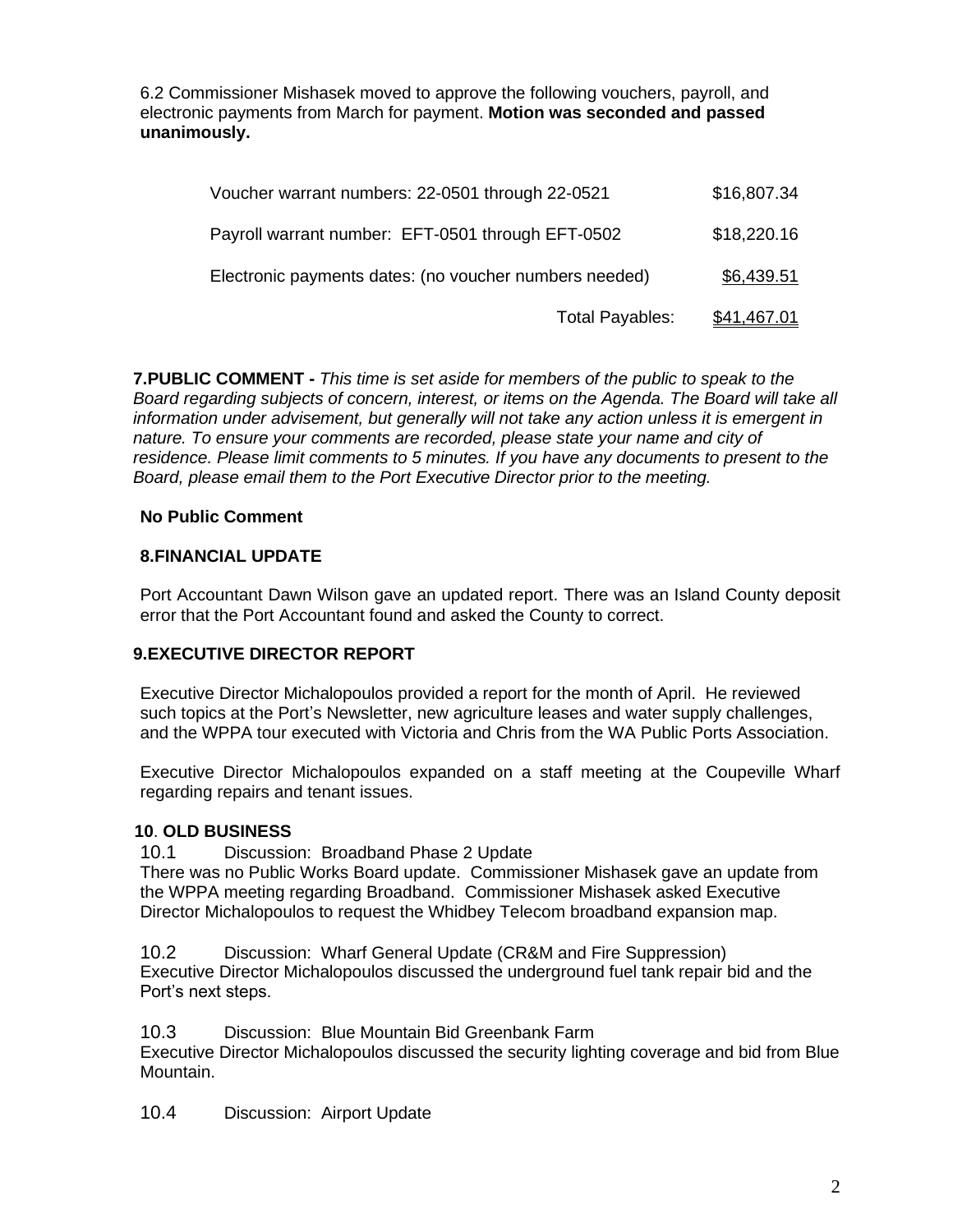Commissioner Day and Commissioner Mishasek gave an update of the meeting with Island County Commissioners regarding the airport. Consensus was reached that Commissioner Day would continue to be the lead on the airport project for the Port..

#### **11. NEW BUSINESS**

11.1 Introduction: State of Emergency – Resolution #273 Discussion about rescinding the State of Emergency Resolution at the May 25<sup>th</sup> Board of Commissioners meeting which would keep the Port in alignment with the State of Washington.

11.2 Introduction: Rent Deferment Program End Date Discussion about rescinding the rent deferment program associated with the State of Emergency Resolution #273.

#### 11.3 Introduction: **This item was removed from the Agenda**.

11.4 Introduction: Addition of New Federal Holiday Juneteenth to Employee Manual – Resolution #237-1C

An introduction to the new Resolution so the Commissioners can be prepared for a vote at the May 25<sup>th</sup> meeting.

# **12. PUBLIC COMMENT**

There was no public comment.

# **13. PRESIDING OFFICER'S REPORT**

Commissioner Mishasek commented on Commissioner training.

# **14. COMMITTEE REPORTS**

Commissioner Day sent all his meeting reports.

#### **15. COMMISSIONER DISCUSSION**

Commissioner Day asked about how Commissioner Kennedy's new term is going. Executive Director Michalopoulos introduced the Port's new Community Administrative Specialist, Kristen Abraham.

# **16. ADJOURN**

The meeting adjourned at 12:26 PM.

| David Des                         | John S-Mordmerk                         |
|-----------------------------------|-----------------------------------------|
| David Day (Jun 9, 2022 07:58 PDT) | JOHN S MISHASEK (Jun 9, 2022 09:36 PDT) |
|                                   |                                         |

Patrick Kennedy (Jun 8, 2022 18:40 PDT) [Patrick Kennedy](https://na3.documents.adobe.com/verifier?tx=CBJCHBCAABAAJ2pn4_f4i_uuALXKZ1uFQxzmuccB17ZD)

David Day **David Day** John Mishasek **Patrick Kennedy** 

**Next regular meeting: Wednesday, May 25th, 2022, 6:00 PM Via ZOOM Conference. Please Call in or Participate Via the Link Below: Join ZOOM via Internet:** <https://us04web.zoom.us/j/4715329291> **Passcode: TA2008**

**Dial In By Phone: +1 669 900 6833**